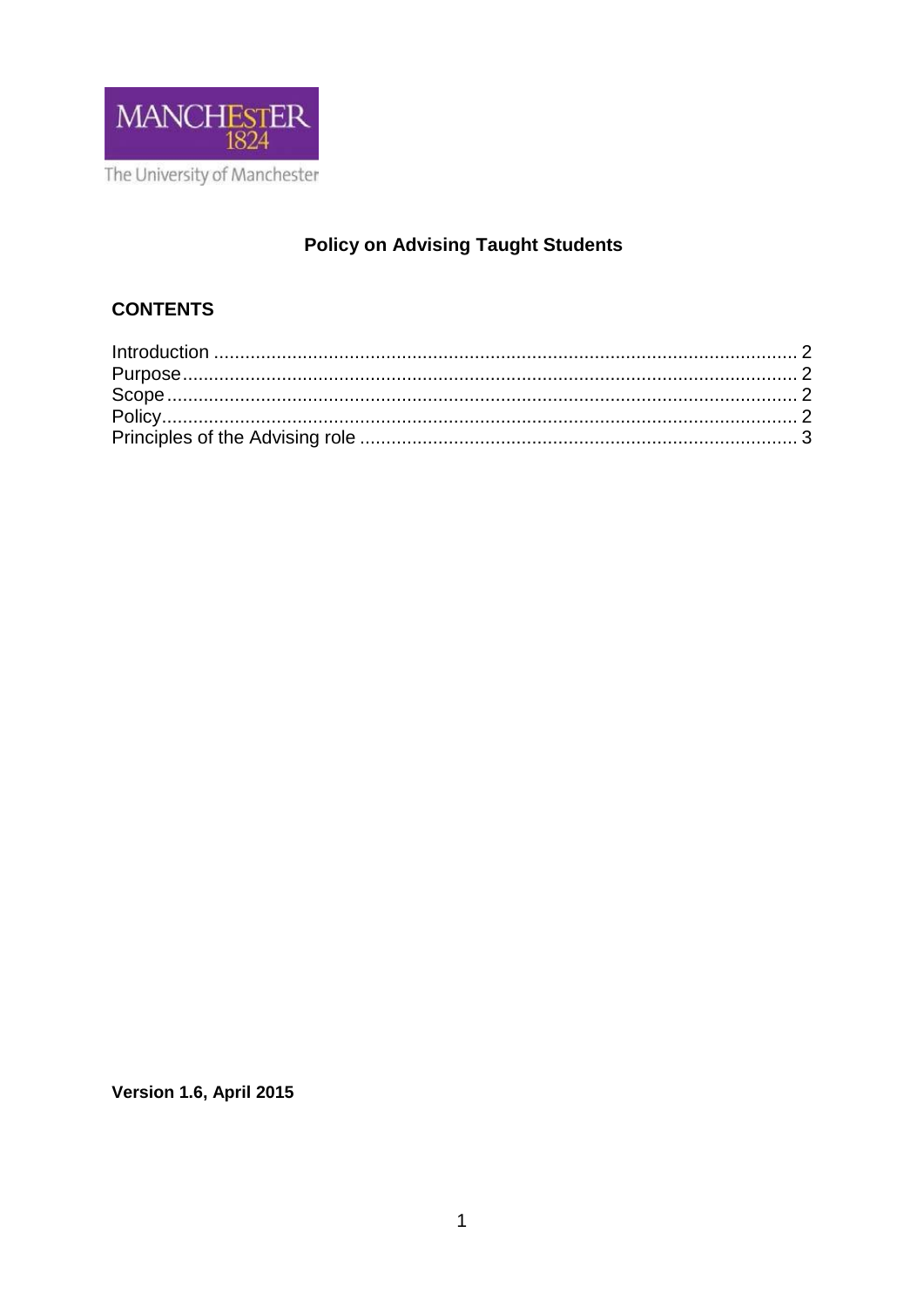#### **1. Introduction**

This document defines the University's policy on the formalised provision of support and advice, both academic and pastoral, to students during their period of study at Manchester through the Advising role. It applies to students following undergraduate or postgraduate taught programmes that are delivered primarily on campus.<sup>1</sup>

The advising policy here should be read in conjunction with the accompanying guidance document and online resources. Together, they set out the University's basic requirements and expectations in the area. Faculties may approve alternative advising systems that deliver at least an equivalent level of support, but that are more closely tailored to the setup and needs of their respective Schools.

#### **2. Purpose**

The purpose of this policy is to ensure that all students are provided with high-quality pastoral and academic support through a proactive academic partnership with mutual expectations (the Advising role).

#### **3. Scope**

- 3.1 This policy applies to academic staff who undertake an Advising role, to undergraduate and postgraduate taught students, all of whom will have been assigned at least one Advisor, and to Professional Support Services staff who support the Advising role. The policy should be supplemented by local documentation and guidance that reflects the nature of the programme and discipline.
- 3.2 The Advising role encompasses the full range of the student experience, *i.e.*,:
	- Academic support: *e.g.,* reviewing a student's assessments and achievements across their programme of study and giving guidance on where and how to improve;
	- Pastoral support: *e.g.,* identifying ways in which the University can support students with particular needs; providing a point of contact and gateway to appropriate services for students experiencing personal difficulties;
	- Preparation for careers and life after graduation: *e.g.,* helping students reflect on the skills they have developed and their experiences whilst at Manchester; highlighting appropriate resources and opportunities for the student's chosen career; writing references;
	- Aspects specific to any clinical training requirements.

## **4. Policy**

<u>.</u>

4.1 Every taught student (both undergraduate and postgraduate) will be allocated at least one named academic by each School contributing substantively to their degree programme. These academics will provide academic guidance and/or personal support to their Advisees. Students will normally be allocated a single Advisor, but it is at local discretion to vary this should it be in a student's best interests (for example, a lead School may decide that it would benefit students on joint programmes to have two Advisors).

 $1$  The advising requirements for students taught through, for example, distance-learning are recognised as being different. Additional policy documents, based around a number of the principles defined here, for advising students taught primarily off campus will be forthcoming.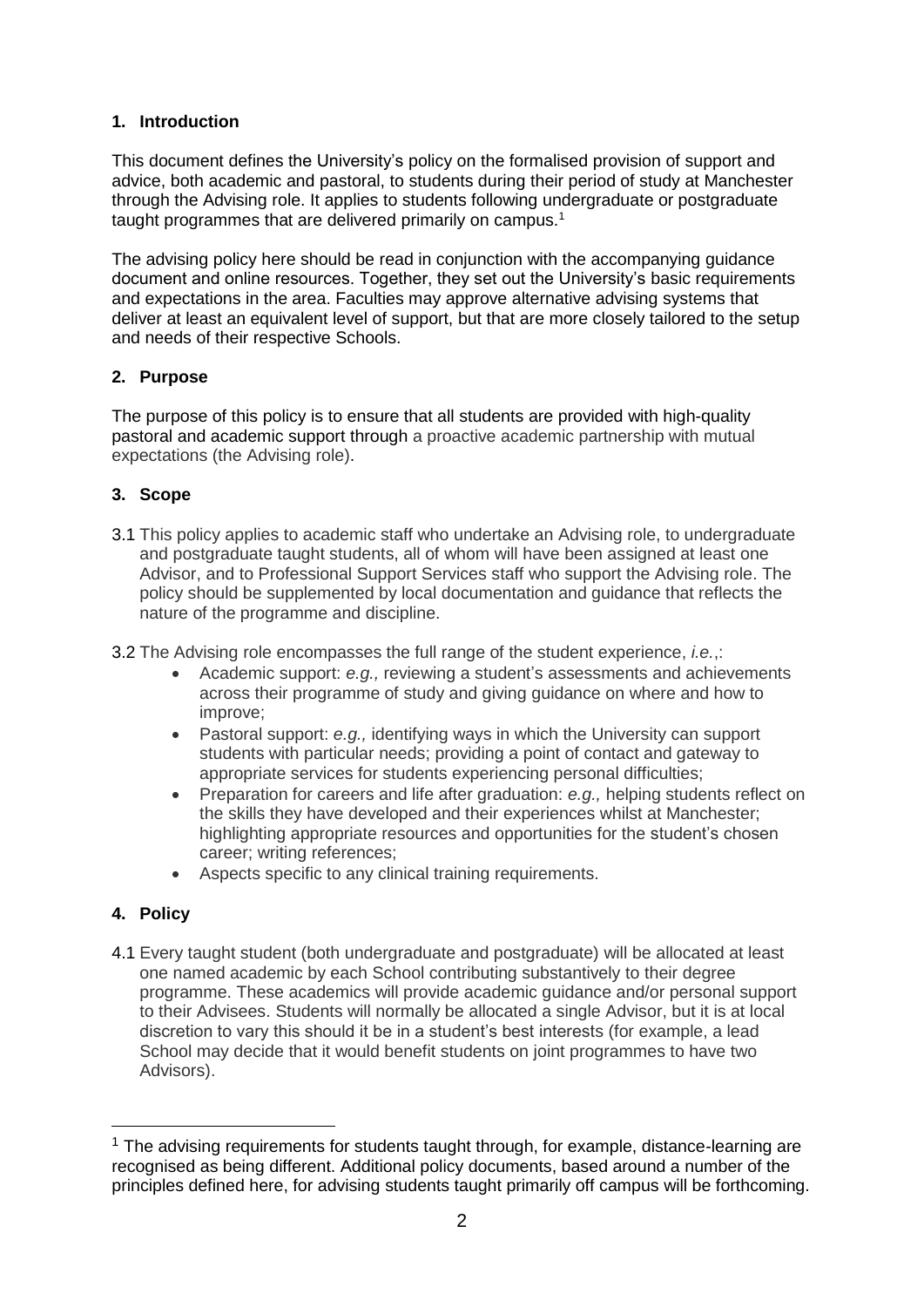- 4.2 Each School will identify a Senior Advisor whose role is to oversee and coordinate the Advising function and act as first point of contact for queries from Advisors that need resolution. The expectation is that a single Senior Advisor will be appointed for each School, although it is at local discretion to vary this should it be considered necessary to appoint more.
- 4.3 Implementation of the Advising policy will vary based on local context, but in all cases the way in which the policy is implemented must be clearly articulated to students in Student Handbooks.
- 4.4 Each School must:
	- Ensure that, normally, the same academic member(s) of staff take(s) responsibility for a student for the duration of their programme;
	- Provide clear, simple information to students about the different types of support available to them within and without the School;
	- Emphasise to students that attending Advisor meetings when they are arranged is an essential part of their academic development;
	- Ensure that academic staff are clear about their role and responsibilities as Advisors and have received training, guidance and support to help fulfill their responsibilities in this role;
	- Ensure that Advising duties are reflected in the Workload Allocation Model and recognised appropriately in cases for promotion
- 4.5 Each Advisor will make contact with their student advisees at least twice per semester during each year of study, and at least one of these contacts per semester should be through a one-to-one, face-to-face meeting. Students may request additional meetings or the academic may instigate additional meetings as the need arises. Advisors should also take the initiative in arranging an initial Advisor meeting in welcome week or as soon as is practical thereafter.
- 4.6 Students are permitted to request that their Advisor be changed. They are required to give a valid reason for their request, and this should be considered by the Head of School, or the Senior Advisor on their behalf, for approval if appropriate. If a request to change Advisor is not approved, full details of the reason why must be communicated to the student. If a request is approved, the Head of School, or the Senior Advisor on their behalf, should arrange the necessary transfer. The School office must be advised of any changes so that records can be kept up to date. Schools should provide clear, transparent information to students on how to change their advisor.
- 4.7 If an Advisor feels that their role is compromised they should ask the Head of School, or the Senior Advisor on their behalf, to provide an alternative advisor to the student.

## **5. Principles of the Advising Role**

- 5.1 The Advising role should:
	- Be undertaken by an appropriately trained member of academic staff;
	- Foster an effective academic partnership as part of the academic community with expectations for provision of opportunity (by the University) and participation and engagement (by students);
	- Ensure that students are well supported, academically and pastorally, recognising that specialised services, particularly relating to employability and pastoral care, also have important roles to play in delivering this;
	- Support the academic, personal and professional development of students, assisting them to develop skills vital for employment, entrepreneurship and